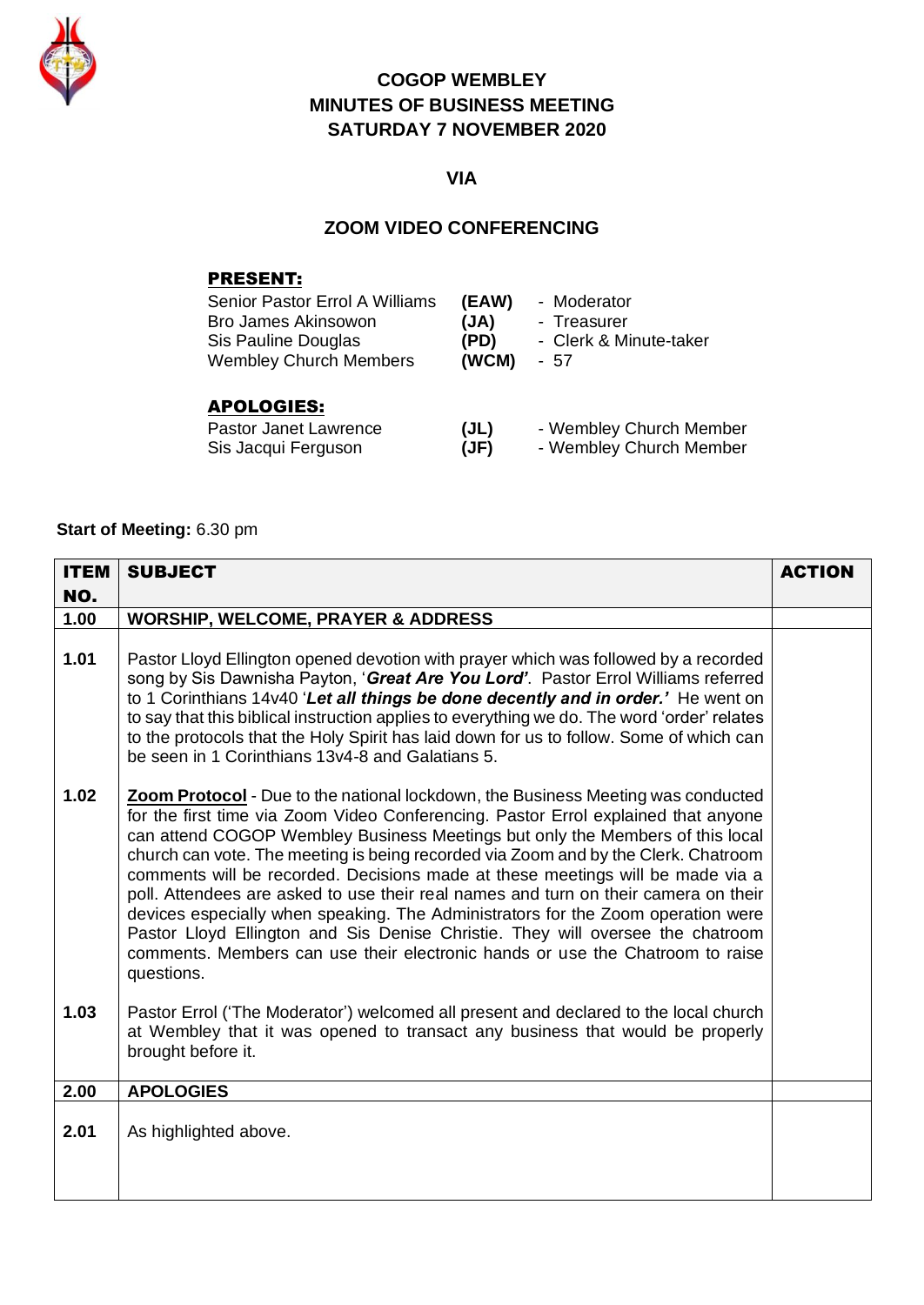| 3.00         | (a) MINUTES OF MEETING DATED SUNDAY 2 FEBRUARY 2020<br>PRESENTED BY THE CHURCH CLERK, SIS PAULINE DOUGLAS                                                                                                                                                                                                                                                                                                                                                                                                                                                      |              |               |              |               |              |              |
|--------------|----------------------------------------------------------------------------------------------------------------------------------------------------------------------------------------------------------------------------------------------------------------------------------------------------------------------------------------------------------------------------------------------------------------------------------------------------------------------------------------------------------------------------------------------------------------|--------------|---------------|--------------|---------------|--------------|--------------|
| 3.01         | The Minutes of Meeting dated 2 February 2020 were read out by Pastor Errol.                                                                                                                                                                                                                                                                                                                                                                                                                                                                                    |              |               |              | <b>NOTED</b>  |              |              |
| 3.02         | Sis Dawn Ellington moved a motion to accept the Minutes; Sis Janet Scott seconded<br>the motion. There were no objections or abstentions. The Minutes have been<br>accepted as read. It was noted that the co-hosts were not able to vote electronically.                                                                                                                                                                                                                                                                                                      |              |               |              |               |              | <b>NOTED</b> |
| 3.1.         | (b) MATTERS ARISING FROM MEETING HELD 2 FEBRUARY 2020                                                                                                                                                                                                                                                                                                                                                                                                                                                                                                          |              |               |              |               |              |              |
| 3.1.1        | Pastor Errol announced that Sis Pauline Douglas has stepped down as Clerk and this<br>would be her last meeting. An advert for the post would be circulated. Only members<br>of the local church can apply and should see Sis Denise Christie. Pastor Errol thanked<br>Sis Pauline for the work she has done for the local church.                                                                                                                                                                                                                             |              |               |              |               |              | <b>NOTED</b> |
| 4.00         | TREASURERS' REPORT PRESENTED BY BRO JAMES AKINSOWON<br><b>MONTHLY INCOME / EXPENDITURE TOTALS AS AT</b><br><b>31 MARCH 2020</b>                                                                                                                                                                                                                                                                                                                                                                                                                                |              |               |              |               |              |              |
| 4.01         | The Treasurer reported on the end of the third and fourth quarters. Anyone wishing<br>to see the detailed version of the report should see Pastor Errol. The Treasurer also<br>gave a summary of the church finances for the year $2019 - 2020$ . The Treasurer<br>acknowledged the members of the treasury team and thanked them all for their<br>continued support.<br><b>Cash Flow Overview Monthly Comparisons</b><br>Summary of the Year 2019 - 2020<br>Opening Balance £76,927.81 (as of the 1 April 2019).                                              |              |               |              |               |              |              |
|              | <b>Quarters</b>                                                                                                                                                                                                                                                                                                                                                                                                                                                                                                                                                | <b>FIRST</b> | <b>SECOND</b> | <b>THIRD</b> | <b>FOUR</b>   | <b>TOTAL</b> |              |
|              | <i><b>Income</b></i>                                                                                                                                                                                                                                                                                                                                                                                                                                                                                                                                           | £41,336.16   | £41,355.73    | £35,539.05   | 43,622.6<br>2 | £162,853.56  |              |
|              | <b>Expenditure</b>                                                                                                                                                                                                                                                                                                                                                                                                                                                                                                                                             | £39,938.70   | £50,212.94    | £42,616.29   | 39,229.6<br>6 | £171,997.59  |              |
|              | <b>Carry Forward</b><br>(surplus (deficit) for<br>the month)                                                                                                                                                                                                                                                                                                                                                                                                                                                                                                   | £1,397.46    | $-E8,857.21$  | $-E6,077.24$ | 4,392.96      | $-E9,144.03$ |              |
|              | <b>End Balance</b><br>(cash in bank at end<br>of each month)                                                                                                                                                                                                                                                                                                                                                                                                                                                                                                   | £78,325.27   | £69,468.06    | £67,783.78   |               |              |              |
| 4.02<br>4.03 | The Treasurer presented a graph showing the year on year comparisons 2014 – 2020<br>and summarised it. The graph shows key measurable offerings for Auxiliary offerings,<br>General offerings, Tithes and the total for each year. It will be adjusted to include<br>funerals, weddings and rentals as incomes etc.<br>Pastor Errol explained that following government guidelines we went into lockdown<br>and missed the June Business meeting. The figures highlight how we performed for<br>the whole of last year i.e. from 1 April 2019 - 31 March 2020. |              |               |              |               |              |              |
|              |                                                                                                                                                                                                                                                                                                                                                                                                                                                                                                                                                                |              |               |              |               |              |              |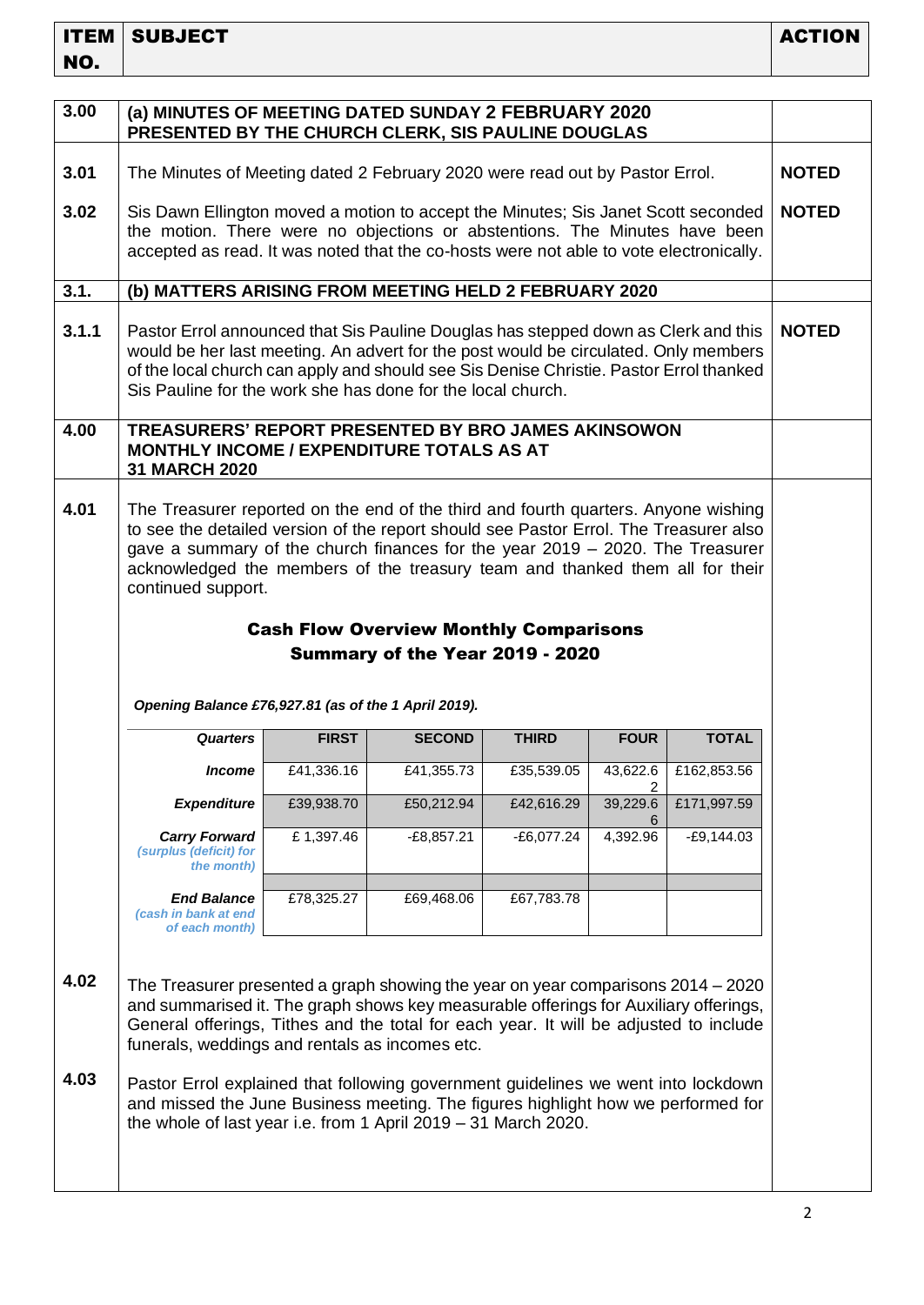|      | Monthly Income / Expenditure Totals to Year Ending 31 March 2021<br>(First & Second Quarter)                                                                                                                                                                                                                                                                                                               |              |
|------|------------------------------------------------------------------------------------------------------------------------------------------------------------------------------------------------------------------------------------------------------------------------------------------------------------------------------------------------------------------------------------------------------------|--------------|
| 4.04 | The Treasurer presented his report on the Income/Expenditure. He updated that<br>COGOP is using online banking and that National Office are now using a new format<br>for reporting. It was noted that the above report was completed straight after<br>lockdown. The Treasurer went through his report. A detailed version will be provided<br>upon request to Pastor Errol.                              |              |
|      | Total Income: 1 <sup>st</sup> & 2 <sup>nd</sup> Quarter (April to September 2020) £97,115.99<br>$\bullet$<br>Total Expenditure 1 <sup>st</sup> & 2 <sup>nd</sup> Quarter (April to September 2020) £58,878.37<br>$\bullet$<br>Income minus Expenses Total Balance: £38,237.62<br>$\bullet$<br>Starting Balance £68,190.45<br>٠<br>Balance carried forward £106,428.07 as of 30 September 2020<br>$\bullet$ |              |
| 4.05 | Income:                                                                                                                                                                                                                                                                                                                                                                                                    |              |
|      | Bro Michael Simpson asked for a breakdown of the income of Gift Aid. The Treasurer<br>explained it was a 'catch up' over the last 3 years. £53k came in during that period.                                                                                                                                                                                                                                |              |
| 4.06 | <b>Expenditure</b>                                                                                                                                                                                                                                                                                                                                                                                         |              |
|      | Sis Sherreen Golding enquired about the difference between maintenance costs and<br>repairs, whether they are one in the same (nominal code: 2480 and 2530). The<br>Treasurer explained that due to lockdown monies were spent for preparation of the<br>church including PPEs which came out of that account.                                                                                             |              |
| 4.07 | Sis Sherreen Golding moved a motion to accept both of the Treasurer's reports;<br>Bro Leroy Barr seconded the motion. Thirty-three Members approved both reports,<br>1 abstention. The Business Meeting approved both the Treasurer's reports.                                                                                                                                                             | <b>NOTED</b> |
| 4.08 | On behalf of the local church, Pastor Lloyd Ellington gave a vote of thanks to the<br>Treasury team for their excellent hard work.                                                                                                                                                                                                                                                                         |              |
| 4.09 | Bro & Sis Shirley Golding shared one mobile phone to vote but enquired if two votes<br>could be counted.                                                                                                                                                                                                                                                                                                   |              |
| 4.10 | Pastor Errol thanked the Clerk and Treasury team for their work.                                                                                                                                                                                                                                                                                                                                           |              |
| 5.00 | <b>MINISTERS &amp; DEPARTMENTAL QUARTERLEY REPORTS FOR</b><br><b>JANUARY - SEPTEMBER 2020</b>                                                                                                                                                                                                                                                                                                              |              |
| 5.01 | Pastor Errol explained that all lay ministers and fully licenced ministers must submit<br>their reports via Elvanto. Any issues please refer to Pastor Errol and Sis Denise<br>Christie.                                                                                                                                                                                                                   |              |
| 6.00 | <b>REPORTING</b>                                                                                                                                                                                                                                                                                                                                                                                           |              |
| 6.01 | The following reports were verbally summarised:                                                                                                                                                                                                                                                                                                                                                            |              |
|      | <b>Children's Ministry - Sis Dawn Ellington</b><br>٠<br><b>Prayer Ministry - Sis Annette Dennis</b><br>٠<br><b>Women's Ministry - Sis Shez Christopher</b>                                                                                                                                                                                                                                                 |              |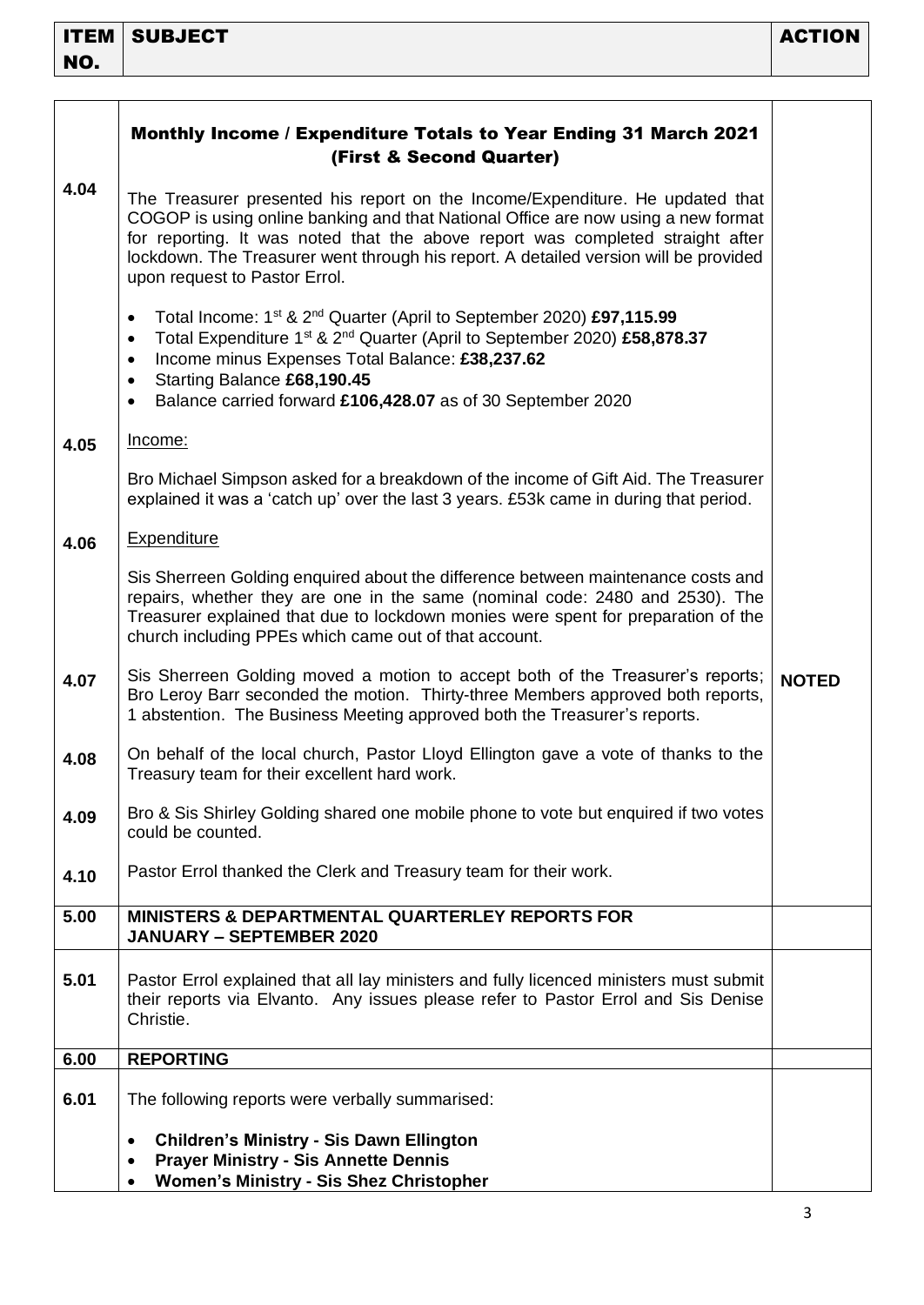|      | <b>Foodbank - Sis Lola Jonas</b><br>$\bullet$                                                                                                                                                                                                                                                                                                                                                                                                                                                                                                       |            |
|------|-----------------------------------------------------------------------------------------------------------------------------------------------------------------------------------------------------------------------------------------------------------------------------------------------------------------------------------------------------------------------------------------------------------------------------------------------------------------------------------------------------------------------------------------------------|------------|
| 6.02 | All the above individuals were congratulated by various WCM for the work they are<br>doing and for allowing the Lord to use them the way he does. A special thanks went<br>to God for giving Pastor Errol the strength and courage to do the work that he does.<br>All these individuals will be rewarded by the Lord.                                                                                                                                                                                                                              |            |
| 6.03 | Pastor Errol thanked all who attended the four-week church services held at the<br>church on Ealing Road. It was an extra ordinary experience.                                                                                                                                                                                                                                                                                                                                                                                                      |            |
| 7.00 | SAFEGUARDING, GDPR, HEALTH & SAFETY                                                                                                                                                                                                                                                                                                                                                                                                                                                                                                                 |            |
| 7.01 | Sis Yvonne Foreman thanked all who helped with the church cleaning and helped<br>prepare the church for the services. She was pleased about the social distancing<br>procedures and practices carried out by the users of this local church including where<br>events such as funerals where concerned. The church is currently closed, and it is<br>hoped that it would reopen after 2 December 2020.                                                                                                                                              |            |
| 7.02 | Pastor Errol stated that COGOP will use a new DBS system by way of a company<br>called 'Thirty-one Eight' for the next three years.                                                                                                                                                                                                                                                                                                                                                                                                                 | <b>EAW</b> |
| 7.03 | Sis Yvonne is concerned about the delay with which the DBS is taking for renewing /<br>updating the checks for the local church and asked that leaders be vigilant. Sis Dawn<br>Ellington's DBS is out of date. Pastor Errol will raise this point at the next Executive<br>meeting.                                                                                                                                                                                                                                                                |            |
| 7.04 | Sis Janet Scott enquired about the DBS automated updated service which ensures<br>that individuals' certificate will never become out of date. Pastor Errol suggested that<br>Sis Yvonne could check out the company and liaise with Sis Angela Mason.                                                                                                                                                                                                                                                                                              |            |
| 7.05 | Sis Frances Sealy asked if as a charity, whether the government is giving any support<br>towards social distancing and resources etc. Sis Yvonne was not aware of it.                                                                                                                                                                                                                                                                                                                                                                               |            |
| 7.06 | Bro Hugh Rodriques (Trustee) highlighted the importance of leaders having updated<br>DBS checks. A system must be in place as soon as possible. Pastor Errol said the<br>National Executive is responsible for every DBS in the country and they are fully<br>aware which ones have run out but due to the fact that we are transferring from<br>systems it will take time.                                                                                                                                                                         |            |
| 8.00 | <b>SENIOR PASTOR ERROL WILLIAMS' REPORT</b><br><b>JANUARY - SEPTEMBER 2020</b>                                                                                                                                                                                                                                                                                                                                                                                                                                                                      |            |
| 8.01 | Pastor Errol thanked everyone who supported the local church in any way including<br>telephone calls and attending services.                                                                                                                                                                                                                                                                                                                                                                                                                        |            |
|      | All Ministers and leaders are reminded to attend the upcoming convocation, all<br>٠<br>are to register.<br>The church building will only be used for funerals, weddings, foodbank and<br>$\bullet$<br>homeless breakfast.<br>246 covenanted members and still counting.<br>17 lay ministers all working, some doing more than the call of duty.<br>$\bullet$<br>17 fully licenced ministers.<br>٠<br>130 weekly online attendances via (Zoom, Facebook & Youtube)<br>٠<br>22 prayer services & 22 bible studies per month (on average)<br>$\bullet$ |            |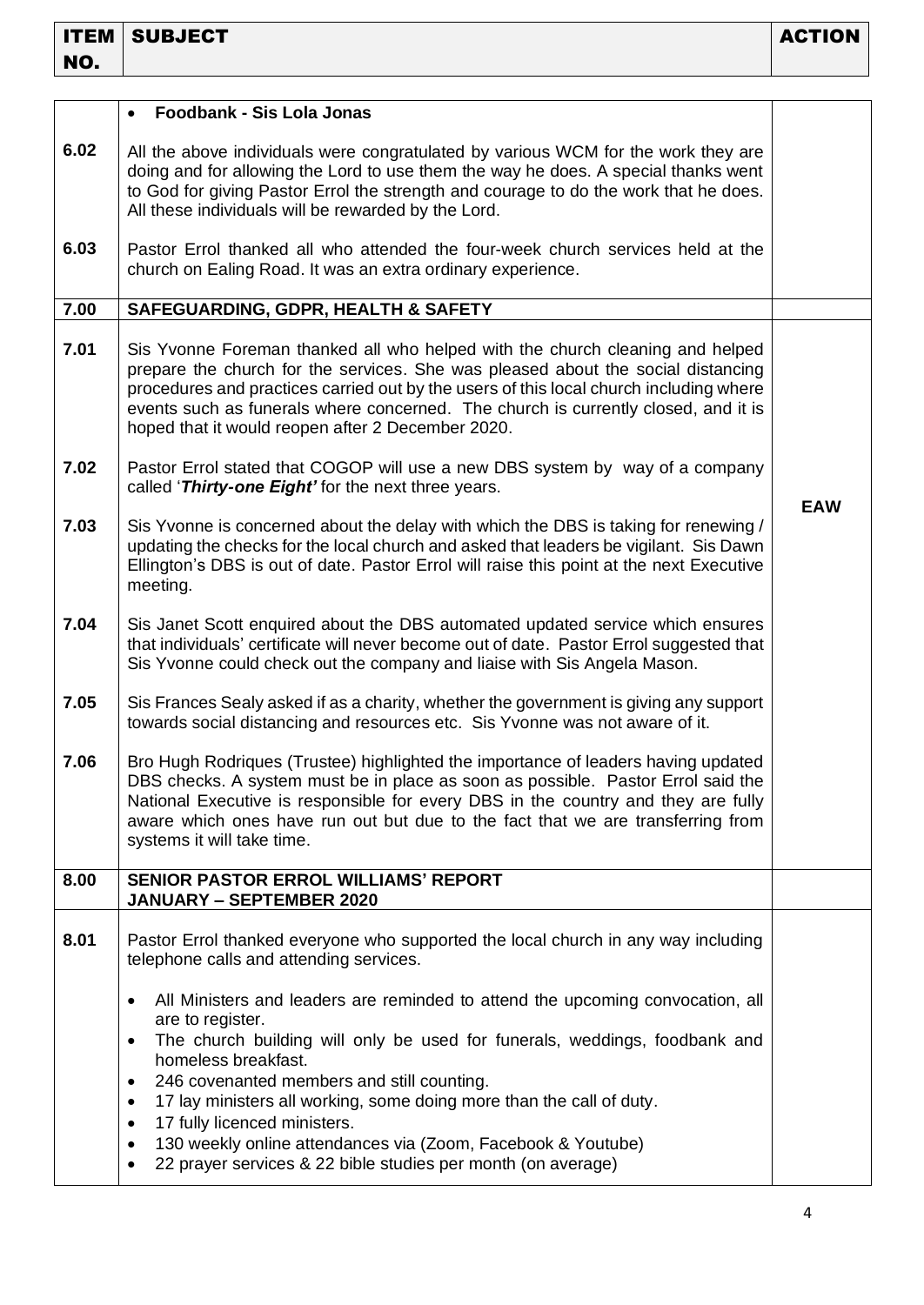| <b>ITEM</b> | <b>SUBJECT</b>                                                                                                                                                                                                                                                                                                                                                                                                                                                                                                                          | <b>ACTION</b> |
|-------------|-----------------------------------------------------------------------------------------------------------------------------------------------------------------------------------------------------------------------------------------------------------------------------------------------------------------------------------------------------------------------------------------------------------------------------------------------------------------------------------------------------------------------------------------|---------------|
| NO.         |                                                                                                                                                                                                                                                                                                                                                                                                                                                                                                                                         |               |
|             | Responsibilities to other local churches, Regional & National responsibilities have<br>٠<br>increased by helping out other churches.<br>Support to national events.<br>$\bullet$                                                                                                                                                                                                                                                                                                                                                        | <b>EAW</b>    |
| 8.02        | Sis Sherreen Golding noted a comment made in the Chatroom stating that Pastor<br>Errol works on average 18 hours per day and enquired about the amount of working<br>hours Pastor Errol actually does on a weekly basis. His work online was also taken<br>into account. Sis Sherreen said that from an employee perspective, if Pastor has<br>opted to work a 48hr week and work in excess of those hours this would become an<br>issue. Health & Safety would also come into question. Pastor Errol stated he will look<br>into this. |               |
| 8.03        | Sis Jean Paton concurred with Sis Shereen and asked if other ministers could take<br>on some of the work as she is concerned about his health. Pastor Errol noted the<br>comment.                                                                                                                                                                                                                                                                                                                                                       |               |
| 8.04        | Sis Dawn Ellington spoke along the same lines in terms of health and safety and<br>advised Pastor Errol to register the hours he does. Sis Dawn enquired on how his<br>holiday went. Pastor Errol had a wonderful time with his family and has taken on board<br>all the advice given. Sis Dawn will ensure another holiday is planned after three<br>months' time.                                                                                                                                                                     |               |
| 8.05        | Sis Annette Dennis suggested MLT make a decision on how some of the workload<br>could be offloaded. There must be other ways ministers / leaders could assist. Pastor<br>Errol said a lot of work has been delegated to lay ministers/ministers.                                                                                                                                                                                                                                                                                        |               |
| 8.06        | Sis Shirley Golding asked if Pastor Errol could take off a day per week. It was noted<br>that Mondays were a better day for him.                                                                                                                                                                                                                                                                                                                                                                                                        |               |
| 8.07        | Sis Sherreen Golding referred to the Zoom protocol and pointed out that there is an<br>individual on Zoom with no name displayed. It was noted that the Administrators will<br>attend to the individual.                                                                                                                                                                                                                                                                                                                                |               |
| 8.08        | <b>Chatroom</b> questions                                                                                                                                                                                                                                                                                                                                                                                                                                                                                                               |               |
|             | Cash in bank at the present - The Treasurer cannot give the exact figure without going<br>online but was able to give an approximation of £110k as of a week ago. It was noted<br>that the Treasurer, Bro James Akinsowon, processes payments online and Pastor<br>Errol approves the payments. It was also noted that Pastor Lloyd Ellington or Pastor<br>Errol sign off the payments. Pastors Lloyd and Pastor Errol cannot process a payment<br>made to themselves.                                                                  |               |
| 8.09        | Savings made during lockdown – this could not be answered as the Treasurer will<br>need to liaise with National Office concerning Members/Employees being furloughed.                                                                                                                                                                                                                                                                                                                                                                   |               |
| 8.10        | Sis Lorna Gayle pays monies to the church but does not state what it's for. How does<br>the Treasurer know where to put the money? Where does her money go?<br>The<br>Treasurer would put the funds in general offering / tithes unless they are aware of the<br>individual's usual request/deposit. All are to ensure they express where their funds<br>should go towards.                                                                                                                                                             |               |
| 8.11        | Sis Yvonne Foreman stated that during the deep cleaning in the office she had<br>relocated a brown box with tithes envelopes into a cupboard and enquired where the<br>box went. Sis Denise Christie knows about the contents of the box and clarified that                                                                                                                                                                                                                                                                             |               |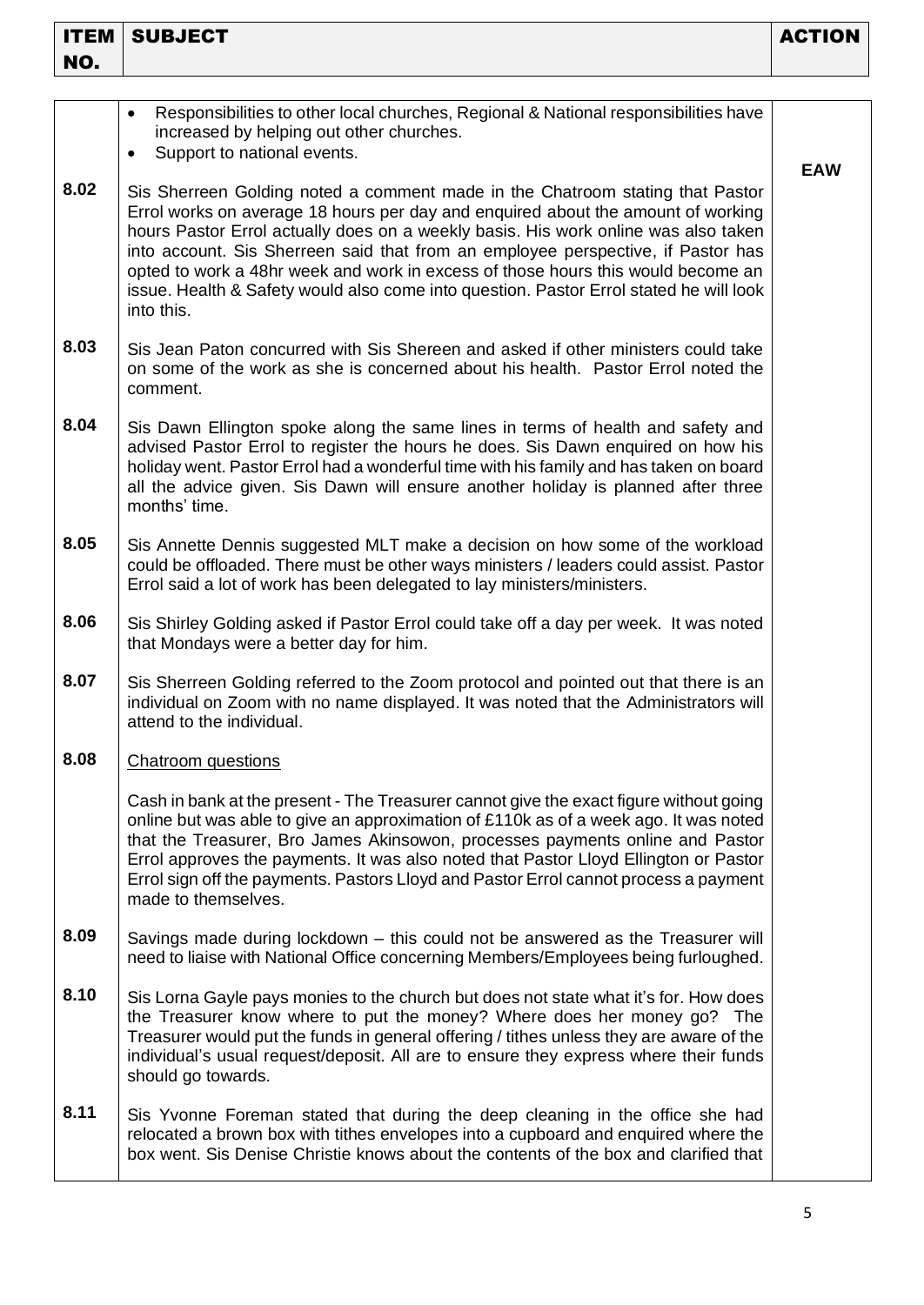|      | there were no funds in the envelopes. Pastor Errol knows where the box initially came<br>from.                                                                                                                                                                                                                                                                                                                                                                                  |              |
|------|---------------------------------------------------------------------------------------------------------------------------------------------------------------------------------------------------------------------------------------------------------------------------------------------------------------------------------------------------------------------------------------------------------------------------------------------------------------------------------|--------------|
| 9.00 | <b>ANY OTHER BUSINESS</b>                                                                                                                                                                                                                                                                                                                                                                                                                                                       |              |
| 9.01 | Sis Jean Paton requested that Zoom fitness training for seniors be held to which<br>Pastor Errol approved.                                                                                                                                                                                                                                                                                                                                                                      |              |
| 9.02 | Sis Margaret Christopher stated that it was agreed in the past that Pastor Errol should<br>have one day off on Mondays. Due to COVID things shifted. Sis Christopher<br>suggested that it should be announced that Pastor Errol does not receive calls that<br>day. Pastor Lloyd Ellington or sis Denise Christie could also assist with calls. Pastor<br>Errol will reinstate taking Mondays off. An announcement will be made and he will do<br>his best to keep to it.       | <b>NOTED</b> |
| 9.03 | Sis Yvonne Foreman suggests Pastor Lloyd Ellington also take a day off in the week<br>other than Mondays. He too works long hours. Pastor Errol will take on board all<br>advice given.                                                                                                                                                                                                                                                                                         |              |
| 9.04 | Sis Annette Dennis referred to the Clerk's role being on a voluntary basis. Job<br>Descriptions are given to individuals who are employed and Sis Annette is of the view<br>that the term 'Ministry Profile' be used instead. Post meeting: the Clerk confirms that<br>the term 'Job Description' is an actual document introduced by National Office and is<br>used nationally.                                                                                                | <b>NOTED</b> |
| 9.05 | Sis Margaret Christopher wondered if National Office alongside other Pentecostal<br>Churches could make a representation to parliament in relation to COVID and the<br>wearing of masks verses singing in the church. The Church of England is not in a<br>position to represent Pentecostal churches as we operate in a different way to the<br>Catholic / CoE. Pastor Errol stated that representation is being made and Bishop<br>Tedroy Powell is on top of it.             |              |
| 9.06 | Sis Shez Christopher clarified that she is not sure how realistic 48 working hours per<br>week would be. In her estimation, Pastor Errol works at least 15-18 hours per day.<br>Especially if one includes his preparation work in addition to actual execution. Pastor<br>Errol's pay should reflect/incorporate those hours. Members could see and know what<br>he is doing. Sis Shez requested that this point be raised in a future Business Meeting<br>to discuss further. |              |
| 9.07 | Sis Sherreen Golding pointed out that Pastor Errol does work that incorporates IT<br>(online media) and there are other Members within COGOP nationally who are<br>working within this field that are capable of assisting in this particular department and<br>others could be trained up. Pastor Errol stated that training is currently in progress.                                                                                                                         |              |
| 9.08 | Pastor Lloyd Ellington had a similar conversation with Pastor Errol about his workload<br>and stated that we need our pastor as our shepherd. Money will not help as pastor<br>needs the rest.                                                                                                                                                                                                                                                                                  |              |
| 9.09 | Sis Dawn Ellington pointed out that Pastor Errol's hours will have to take into account<br>the work he undertakes as Pastor to Wembley. His regional and national work is on<br>a voluntary basis. Pastor Errol stated that he was appointed by Bishop Tedroy Powell,<br>to whom he reports.                                                                                                                                                                                    |              |
| 9.10 | The Business meeting closed with corporate prayer at 9.31 pm.                                                                                                                                                                                                                                                                                                                                                                                                                   |              |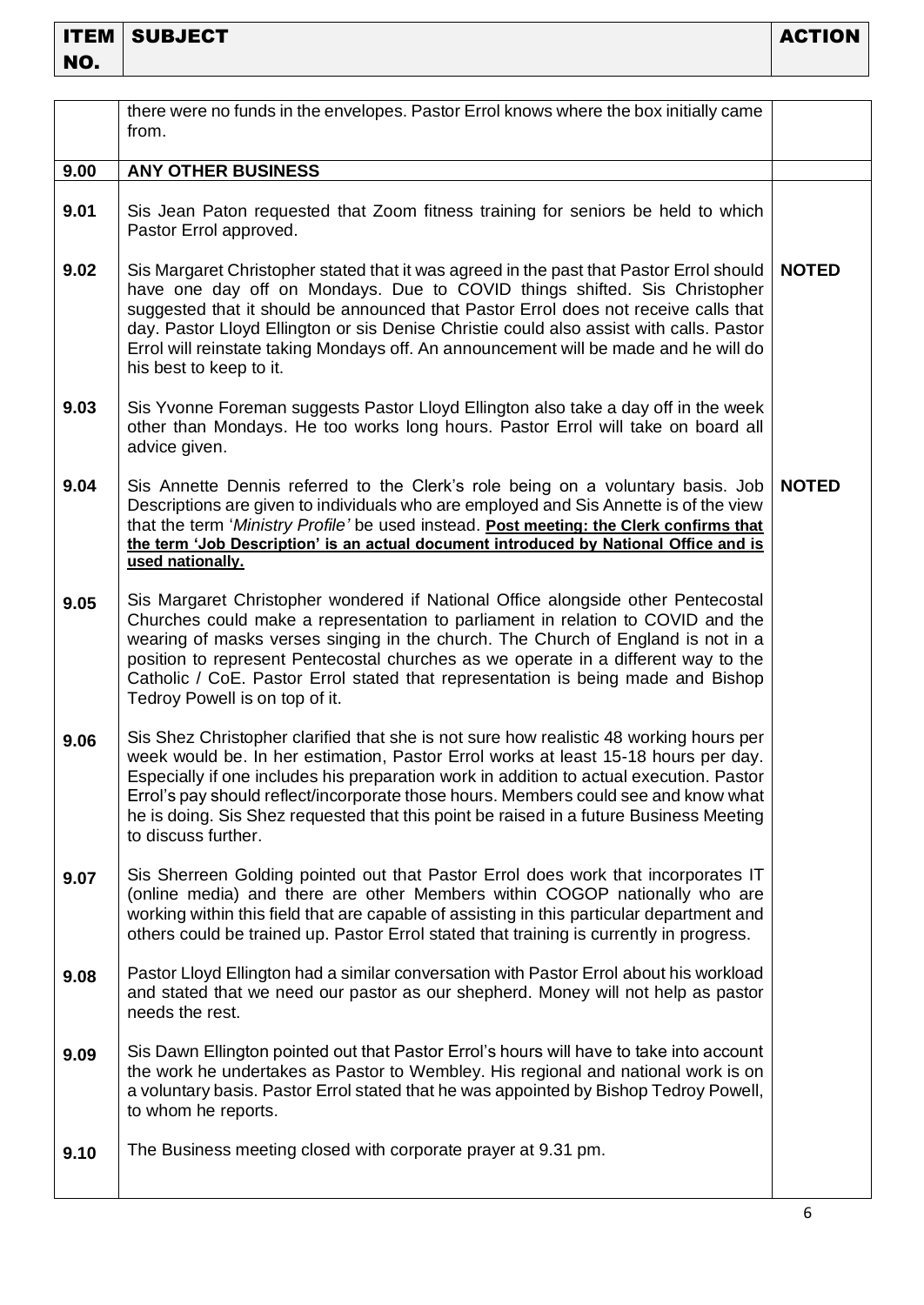| 10.00 | <b>DATE OF NEXT MEETING</b> |  |
|-------|-----------------------------|--|
|       |                             |  |
| 10.01 | 12 March 2021 at 6.00 pm    |  |

**Errol Williams** (**Senior Pastor)**

 **Signed: \_\_\_\_\_\_\_\_\_\_\_\_\_\_\_\_\_\_\_\_\_\_\_\_ Dated: \_\_\_\_\_\_\_\_\_\_\_\_\_\_\_\_\_\_\_\_\_\_\_\_**

 **Signed: \_\_\_\_\_\_\_\_\_\_\_\_\_\_\_\_\_\_\_\_\_\_\_\_ Dated: \_\_\_\_\_\_\_\_\_\_\_\_\_\_\_\_\_\_\_\_\_\_\_\_**

**Pauline Douglas (Clerk)**